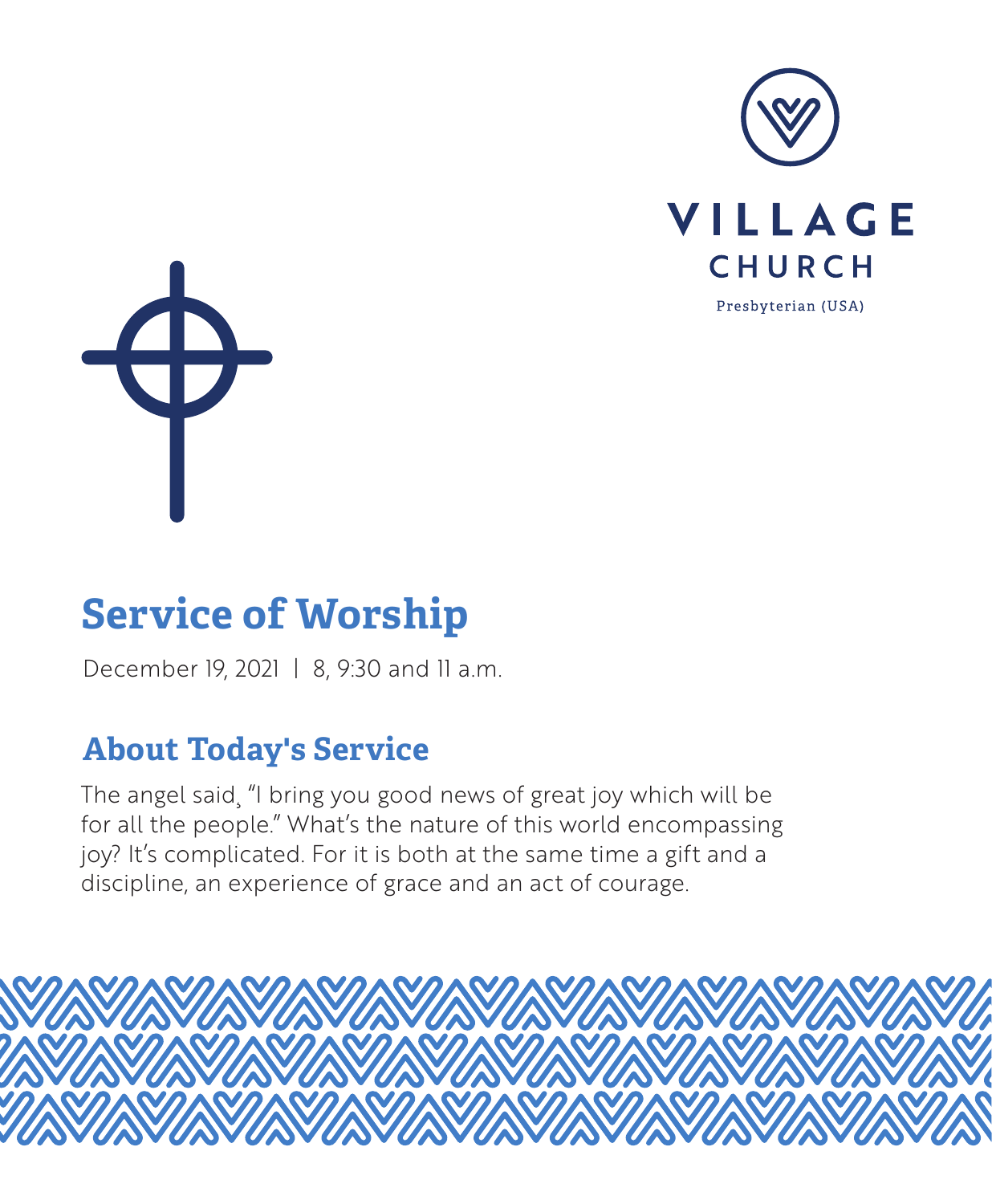## **GOD'S PEOPLE GATHER**

Words of Welcome Rev. Tom Are, Jr.

Prelude *Comfort, Comfort Now My People* arr. Aaron Shows; Dr. Elisa Bickers, organ

Lighting the Candle of Love Mariann, Autumn, Sophie & Sienna Sun (8 a.m.) Allison, Allen, Eleanor & Landon Jones (9:30 a.m.) Tom, Cheryl & Madi Moormann (11 a.m.)

Call To Worship

We gather in this place to remember God's promises:

**that the broken will be mended,**

**and the grieving will know joy again,**

**and the sinful will be turned around and made right.**

We lean into these promises,

sometimes with strong faith,

sometimes with big questions,

but always with hope.

**God will be faithful, so, our hope will not disappoint us.**

Sung Response

**Come, thou long-expected Jesus, born to set thy people free; from our fears and sins release us; let us find our rest in thee. Israel's strength and consolation, hope of all the earth thou art; dear desire of every nation, joy of every longing heart.**

\*Hymn, No. 132 *Good Christian Friends, Rejoice*

\*Prayer of Confession **Rev. Zach Walker** \* **Prayer** of Confession

**God of light and life, our prayer this week is anything but simple: to see the good in one another, to live as if peace is possible, to choose joy even in the dark of night, and to trust love in every circumstance. This is our hope, a hope that we receive from you.** (Silent Prayer)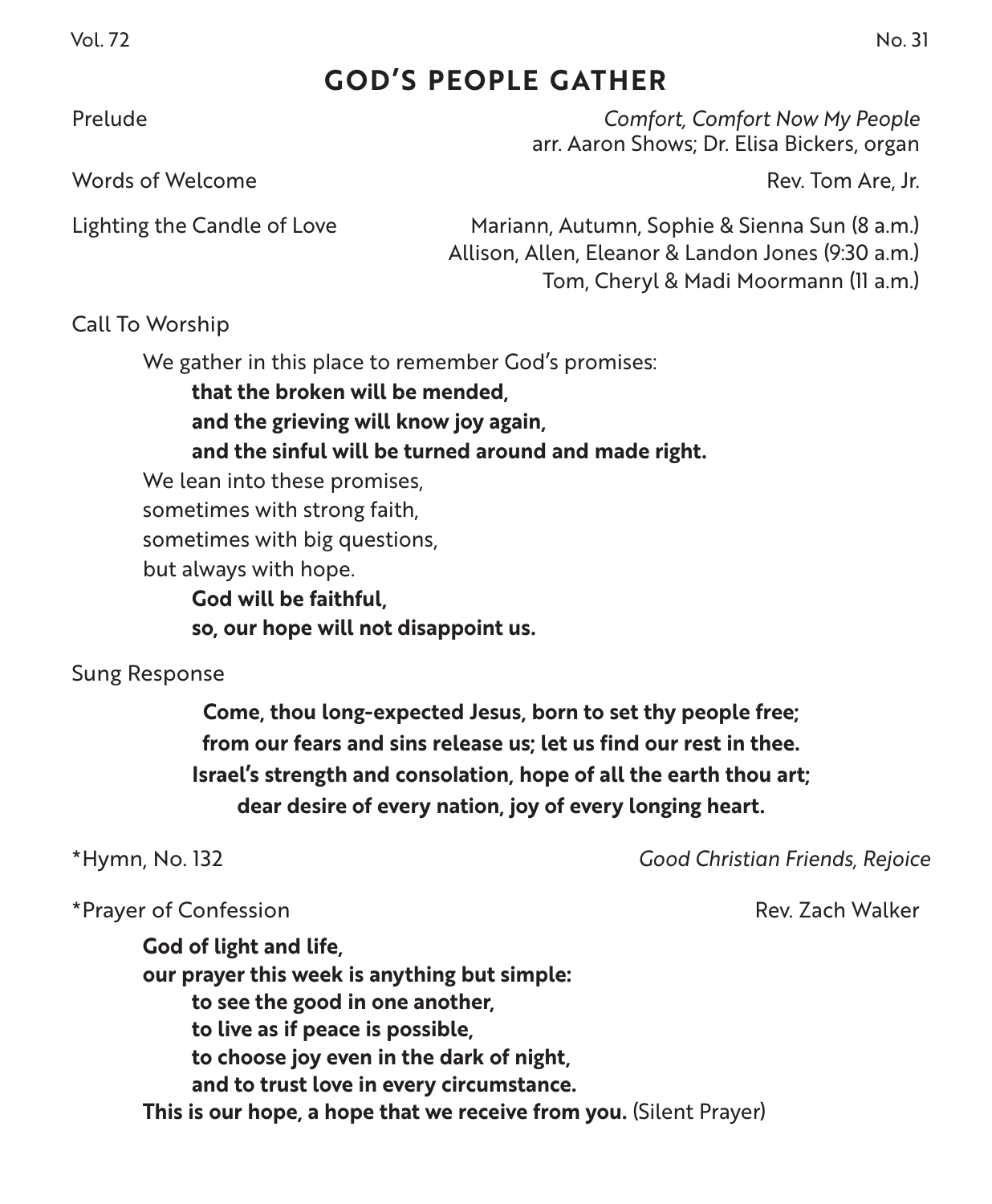\*Assurance of God's Grace

**All creation, join in praising God Creator, Spirit, Son, evermore your voices raising to the eternal Three in One: come and worship, come and worship, worship Christ, the newborn King!**

## **PROCLAMATION OF THE WORD**

Time with the Children Brooke Brundige Children Brooke Brundige

Call to Prayer (first time soloist; second time congregation)

**Jesus, draw me close, closer, Lord, to you. Let the world around me fade away.**

**Jesus, draw me close, closer, Lord to you, for I desire to worship and obey.**

Prayers of the People and The Lord's Prayer

**Our Father, who art in heaven, hallowed be thy name. Thy kingdom come, thy will be done, on earth as it is in heaven. Give us this day our daily bread; and forgive us our debts, as we forgive our debtors; and lead us not into temptation, but deliver us from evil. For thine is the kingdom and the power and the glory, forever. Amen.**

Prayer for Illumination

Scripture Luke 2:8-20 (pg. 933)

Sermon *Joy to the World* Rev. Tom Are, Jr.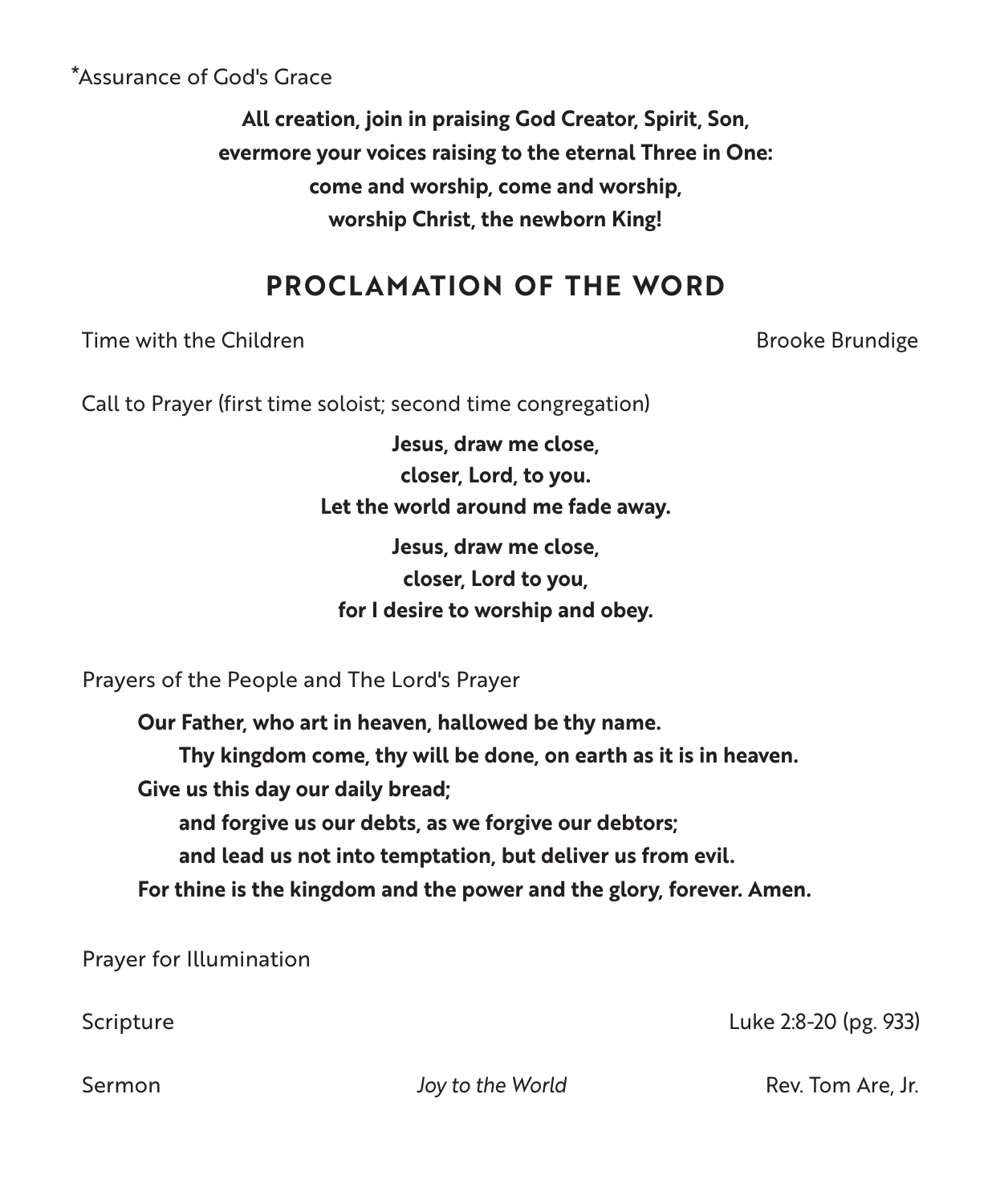## **RESPONSE TO THE WORD**

\*Hymn, No. 151 (v. 1,2,5) *We Three Kings*

Call for the Offering

Offertory Anthem *A Waiting Prayer*

\*Sung Response

**So bring him incense, gold, and myrrh; come, one and all, to own him. The king of kings salvation brings; let loving hearts enthrone him. Raise, raise the song on high; the virgin sings her lullaby. Joy, joy for Christ is born, the babe, the son of Mary.**

\*Prayer of Dedication

\*Hymn, No. 134 *Joy to the World*

\*Benediction

\*Benediction Response

**O come, thou Wisdom from on high, who orderest all things mightily: to us the path of knowledge show; and teach us in her ways to go. Rejoice! Rejoice! Emmanuel shall come to thee, O Israel.**

\*Postlude *The Heart of Christmas* Village Youth Band

by Lee Dengler; Village Voices

\*All who are able may stand © A-705103 for all hymns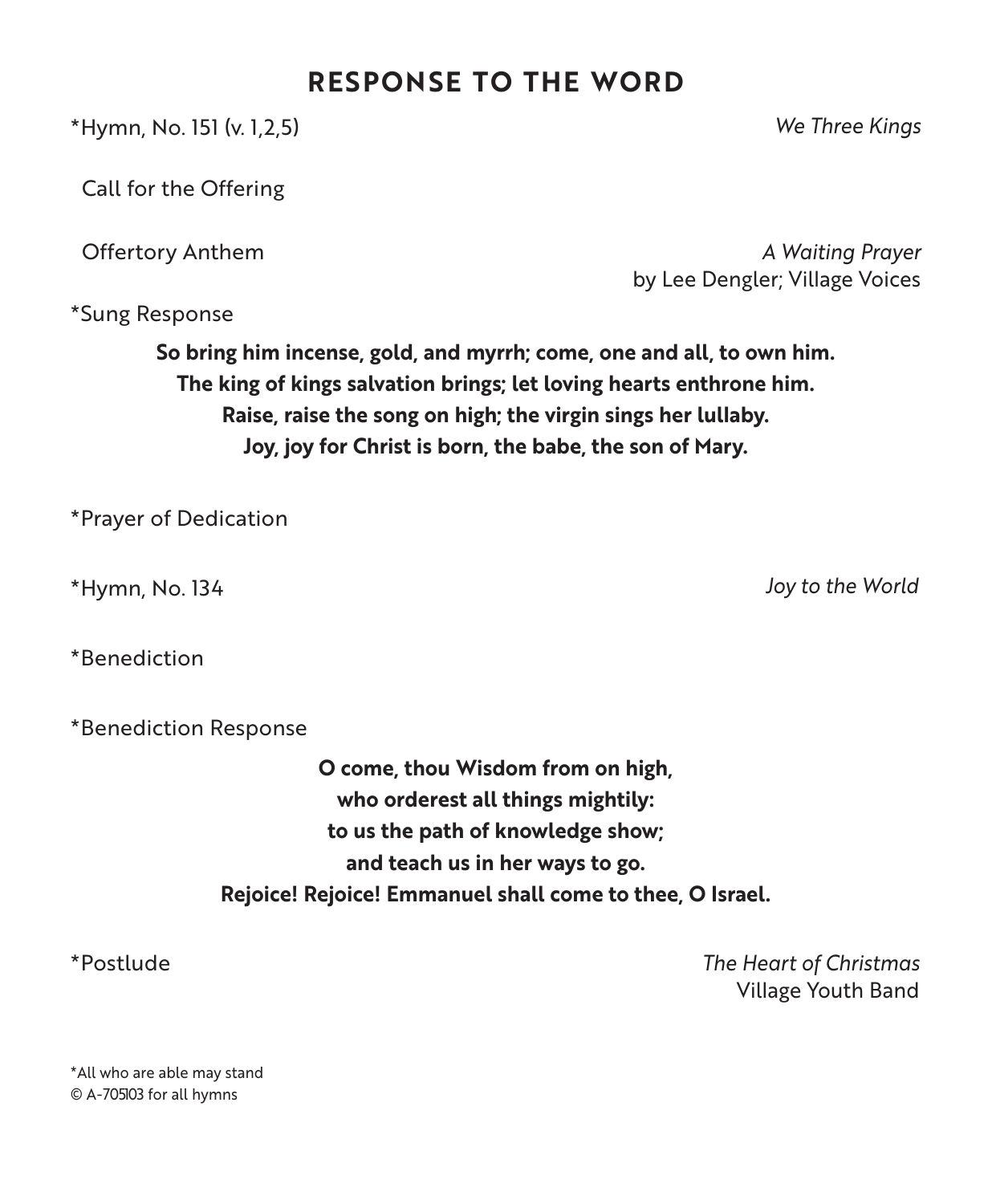## **MUSIC NOTE**

Today's service music is led by the Village Youth Band and Village Voices youth choir. Both of these ensembles are open to all interested students in grades 7 through 12. Contact Dr. Joshua Maize (choir), josh.maize@villagepres.org, or Kevin Dolan (band), kevin.dolan@villagepres.org, for more information or to join.

**Need a Pledge Card?** They are available in the narthex or you can pledge online at villagepres.org/commitment-form.html Fill one out and join the team.

#### **Christmas Eve Services**

**Misson Campus** – 3 & 5 p.m. Family Worship with the Gathering Band; 7 & 9 p.m. Candlelight Services; 11 p.m. Candlelight Communion Service

**Antioch Campus** – 5 p.m. Family Service; 7 p.m. Candlelight Service

*Child care is available during the 5 & 7 p.m. Christmas Eve services at both campuses. All Mission Campus services will be livestreamed at villagepres.org/online.*

#### **Journey to the Star**

**2-6 p.m. Christmas Eve** – Come journey to the star at the Mission Campus or make a point to stop before or after worship. Help us make the star SHINE with your hopes and prayers for another new year. Take a little light with you to share with friends and family who need to remember the light still shines. The Antioch Campus star will be on display starting Christmas Eve.

### **A Word About Dec. 26 Worship**

We will have one worship service at 10 a.m. on Sunday, Dec. 26. Rev. Sally Wright is preaching. The Antioch Campus will have Lessons & Carols at 9:30 a.m.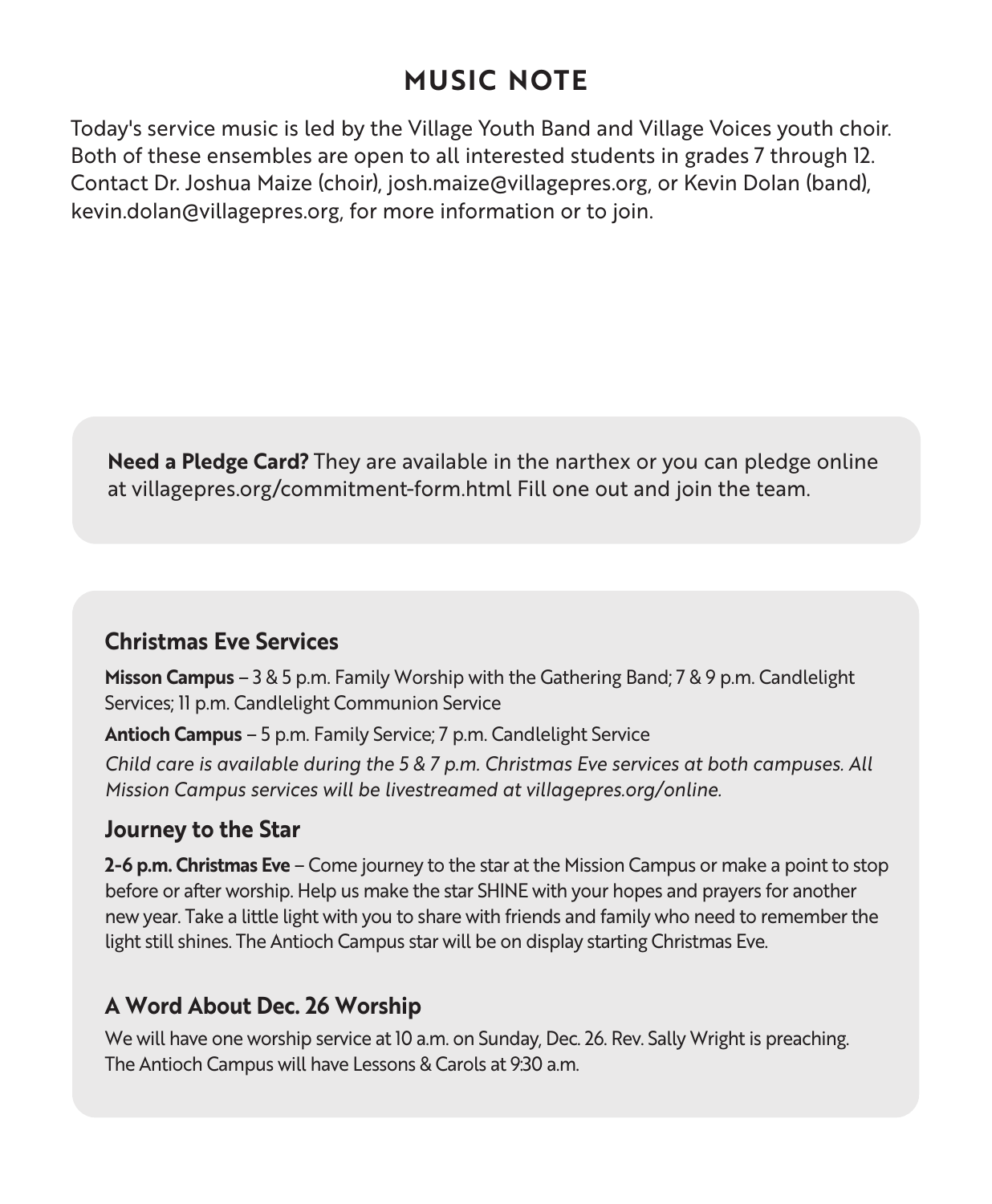## **WELCOME TO VILLAGE CHURCH**

We're so happy to have you worshiping with us today! Visit villagepres.org to learn more about Village Church, including upcoming events, ways to connect and serve, how to give and more.

**New to Us?** Village Presbyterian Church is a Presbyterian Church (USA) family of faith that is inclusive and welcoming of all people. We are one church worshiping at two campuses. Our Mission Campus is located at 6641 Mission Road in Prairie Village, and our Antioch Campus is located at 14895 Antioch Road in Overland Park.

**The Gathering** – Join us for The Gathering, an alternative style of worship at Village Church, 5 p.m. Sundays in Friendship Hall at our Mission Campus. Worship resumes Jan. 2. Learn more at vpcthegathering.org.

**Get Village Church News & Updates** – Sign up to receive the weekly eNews, Rev. Tom Are's weekly eNote and Daily Devotional emails at villagepres.org/subscribe.

**Joy Offering & Christmas Project Offering (TODAY)** supports and retired church workers in need (50%) and to students attending Presbyterian-related schools and colleges equipping communities of color as well as leadership development efforts of the Racial Equity Office of the Presbyterian Mission Agency (50%). The Christmas Project offering helps local social-service agencies who help others with holiday and emergency-assistance needs. Place donations in the green envelopes provided in the hymnal slots.

**Tidings Of Joy: Lessons and Carols** – 3 & 6 p.m. today in the Mission Campus Sanctuary. Don't miss this joyful Kansas City tradition featuring the Tidings of Joy Chorus, Orchestra and soloists. No reservation necessary. A love offering will benefit our Signature Mission, Artists Helping the Homeless – Johnson County Respite House. It will be livestreamed at villagepres.org/online.

## **CHILDREN & FAMILY MINISTRY**

**First-Floor Child Care Available** – Child care is available for infants to 4-year-olds during the 9:30 a.m. & 5 p.m. services in Rooms 114, 111 and/or 106. **Preschool Lighthouse**–Ages 2-4 –Preschool and Pre-K ages meet on the first floor. Registration and sign-ins are located outside Room 106. **Elementary Lighthouse**–K-6th Grade–Elementary ages meet on the third floor. Registration and sign-ins are located outside Room 307. Upcoming Family Worship Sundays: Enjoy being with your family in big church on Dec. 26 and Jan. 2.

## **CONNECTIONAL MINISTRIES**

**Curbside Pickup Wednesday Family Meals** – Curbside meals are on Christmas Break and resume on Jan. 12. Contact Nancy at nancy.gatewood@villagepres.org or call 913-671-2331 with questions.

### **MISSION**

**Food Pantry** wishes to increase the varieties of canned vegetables. Donate your favorites, they're probably favorites of some of our clients, but think of - spinach, collard greens, beets, sauerkraut, etc. The Clothes Closet would like small kitchen appliances and utensils, baking sheets and small pans. Bring donations to church or drop off at the Pantry.

**Decorate The Village Trees With Diapers And Hats & Mittens** – Through Dec. 26, put hats and mittens on our trees and diapers (all sizes welcome including adult large and XL) under our trees to give to families served by the Village Clothes Closet/Food Pantry. Trees are located at the south entrance and in the Welcome Center. Contact Deborah White at 913-671-2369 or deborah.white@ villagepres.org for more information.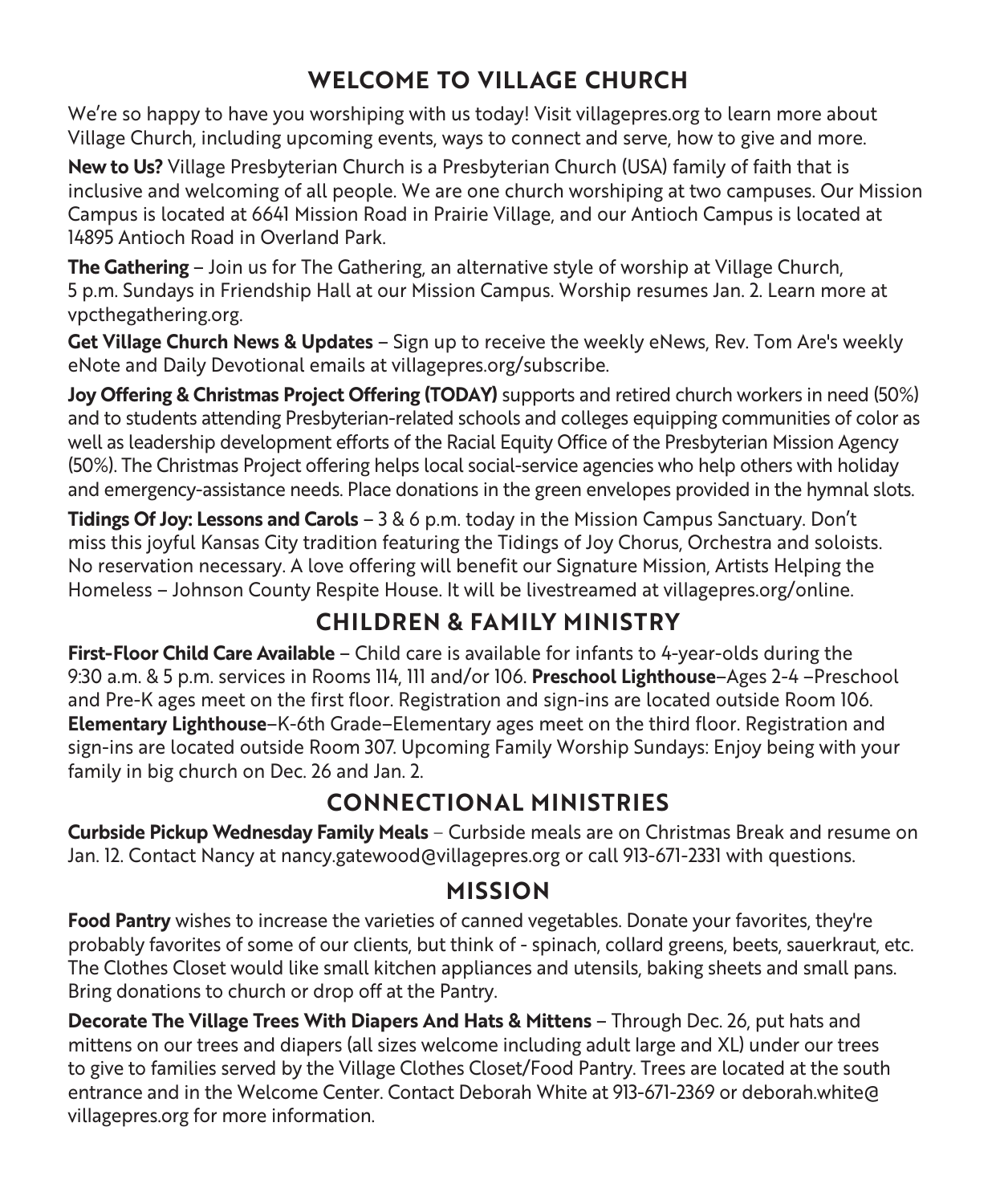### **MUSIC**

**Celebrate Christmas Joy With Te Deum Chamber Choir - 7 p.m. Monday, Dec. 20, in the Mission** Campus Sanctuary. Led by Matthew Christopher Shepard, the ensemble will share music for choir and harp, including pieces by Betinis, Paulus and Heitzig. For tickets, visit te-deum.org. Village Church members are invited to enter the discount code VPC2021 for 20% off the ticket price.

**The Snow Globes + Barnaby Bright** – Local KC bands Barnaby Bright & The Snow Globes will join forces for a magical Christmas concert at 7 p.m. Tuesday, Dec. 21, in the Mission Campus Sanctuary. For the past decade, The Snow Globes have been entertaining audiences around the Kansas City Metro area with holiday classics. Barnaby Bright released their first Christmas album last year. The New York Times named it one of the top 20 Christmas Albums of 2020. It will be livestreamed at villagepres.org/online.

## **PASTORAL CARE & COUNSELING**

**You Still Have Time To Make Poinsettia Donations** – Now through Christmas Eve, honor a loved one when you make a \$15 donation towards a poinsettia. Go online at shop.villagepres.org/poinsettia OR send the printed name(s) with a check for \$15 per person/name to the Janice Gill, Village Presbyterian Church, 6641 Mission Rd., Prairie Village, KS 66208. Your donation also supports our poinsettia ministry.

## **YOUTH MINISTRY**

**HS Study Break** – Join us tonight in the youth loft (Room 333) from 6:30-7:30 p.m. for pizza and a break from studying for finals!

**Regular Weekly Activities Resume Jan. 9 - Happy Holidays!** 

**SEEKING VOLUNTEERS** – We are seeking volunteers to help answer the phones at the Mission Campus south reception desk occasionally for 2-4 hours during the 8:30 a.m.- 4:30 p.m. workday Monday through Friday. The phone system is very easy to learn and it's a great place to meet lots of people. If you are interested in a job that doesn't require a regular commitment, call Karen at the south reception desk at 913-262-4200.

**LAST WORSHIP SERVICE RADIO BROADCAST DEC. 26** – Please note will no longer be broadcasting the Village Church worship service on 1660 AM Radio after Sunday, Dec. 26. We thank all of you who have listened over the years to this weekly broadcast. We do offer an alternative for those of you without internet access or a computer. You may call in to hear the previous week's worship service at 913-203-1301. When you call this phone number, you can opt in to be called automatically each Sunday at 9:30 a.m.